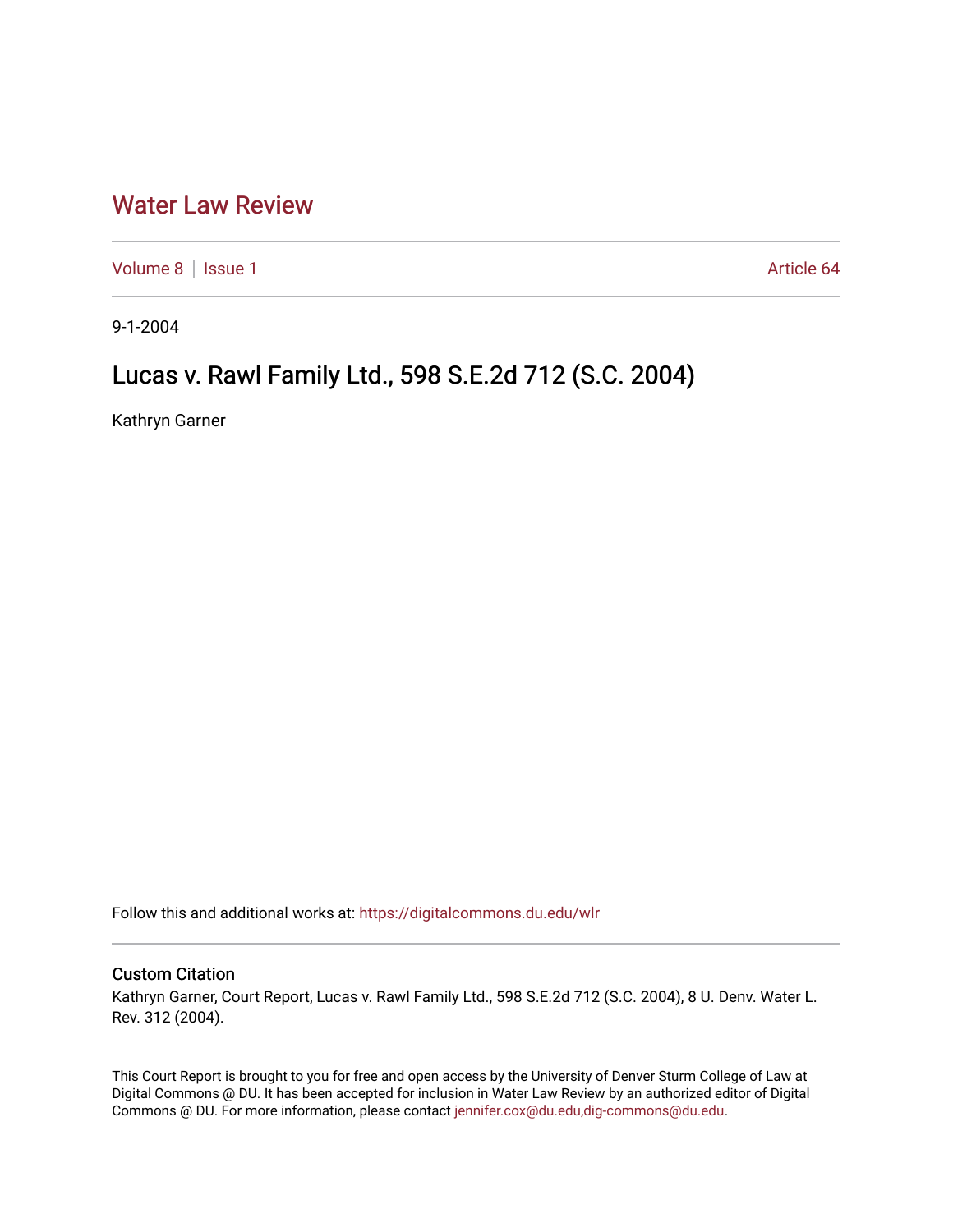guideline. The court disagreed, stating the Oregon's water law required that water was appropriated for beneficial use in a timely manner. The text of the statute exempted municipal uses from the one year start time, but applied the five year limit to all diversions. The court found no municipal exemption for the completion requirement existed in the statute. The CBNB argued it could get an extension for good cause shown, however, the text stated extensions only apply after the issuance of a permit and after delays occur. The CBNB also argued if it was in the public interest for CBNB to obtain the permit for municipal use, the permit should be issued regardless of the statutory terms. The court held that because the statute did not allow for this, the five year restriction still applied.

For the reasons above, the court concluded the CBNB could not exercise due diligence in the construction of the diversion and that the Commission erred as a matter of law. The court reversed the Commission's decision and remanded to the Commission for further proceedings.

*Kathleen* Booth

### **SOUTH CAROLINA**

Lucas v. Rawl Family Ltd., **598** S.E.2d 712 **(S.C.** 2004) (holding the common enemy rule applies regardless of a landowner's intent to cause a nuisance to an adjacent, lower landowner's property).

Franklin Lucas brought action against adjacent landowner Rawl Family Limited Partnership ("Rawl") in the Lexington County Court for negligence, trespass, and nuisance. Lucas sought damages for repeated flooding to his land that resulted after Rawl cut down trees and removed stumps from forty acres of the land in order to prepare the land for farming. Rawl's land sat at a higher elevation than Lucas' land. Water naturally flowed from Rawl's land onto Lucas' land. After Rawl cleared the land, Lucas' land flooded after every heavy rain, preventing Lucas from growing crops.

The trial court granted Rawl a directed verdict for negligence, but allowed the jury to consider the trespass and nuisance claims. The jury rejected the trespass claim, but awarded damages to Lucas for nuisance. On appeal, the South Carolina Court of Appeals held that the trial court should have entered a directed verdict for Rawl on the nuisance claim because the common enemy rule did not apply. The court of appeals found that the common enemy rule only applied when landowners take "direct action" regarding surface water on their properties that obstruct or alter natural flow and, as a result, harm adjoining landowners. Rawl had no intent to influence the natural flow of the surface water because Rawl cleared the land only in preparation for farming, not to alter the flow of surface water. Thus, the court of ap-